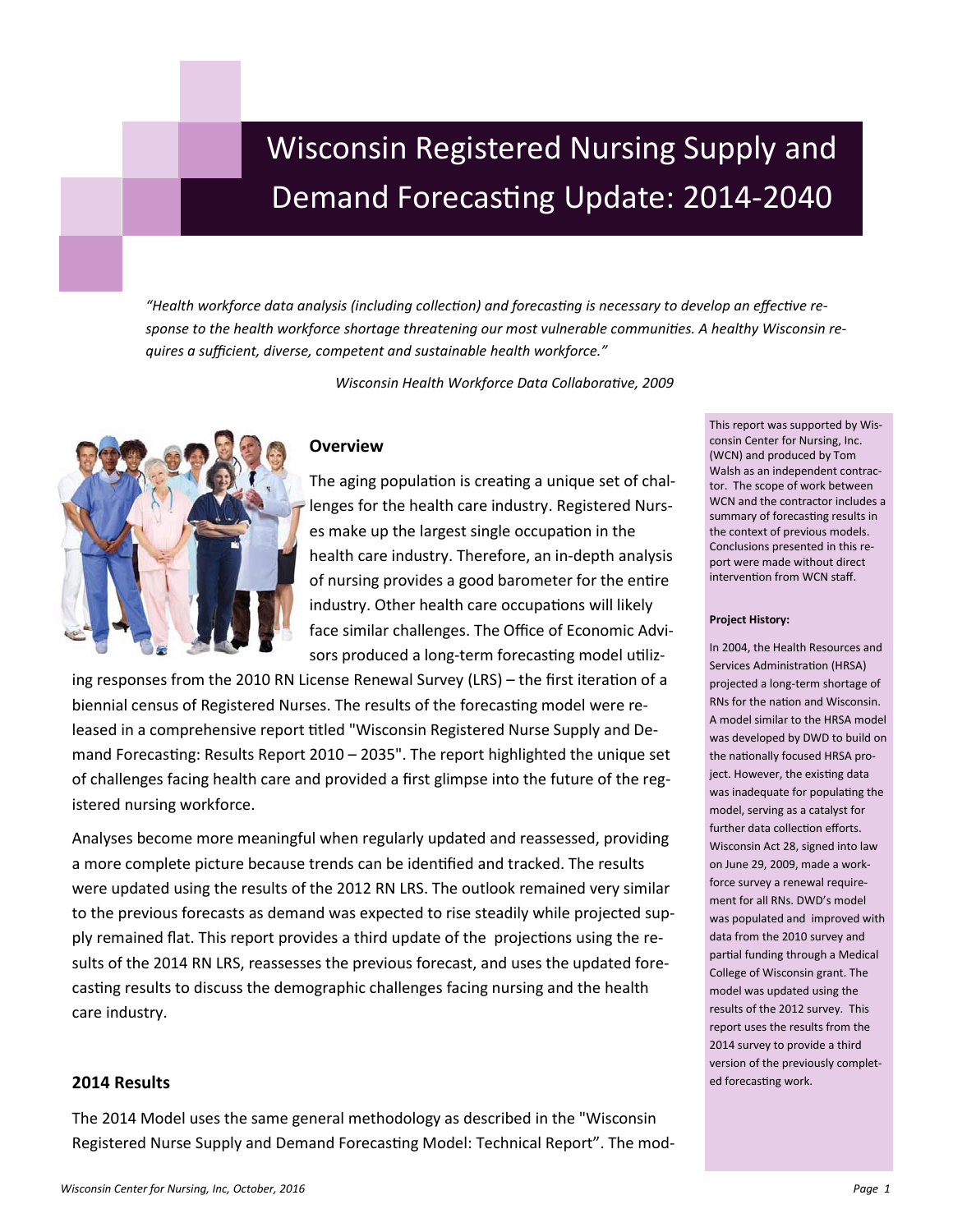el assumes that the RN to population ratio within each age group will remain constant in the future. The forecasts also hold observed staffing patterns constant across all health care settings. Like the two previous iterations, the 2014 forecasts assume an initial balance between the supply of RNs and the demand for RNs. In general, this "equilibrium" assumption is difficult to measure. Therefore, a number of factors are considered to justify the assumption. Some of the factors include the opinions of experts, unemployment rates measured through the RN survey, and hospital vacancy rates as reported by the Wisconsin Hospital Association.

The 2014 Forecasting Model projects supply and demand of RNs from 2014 to 2040. About 65,000 licensed nurses were part of the workforce in 2014. The number is expected to essentially hold flat through 2040, but the demand for nurses is projected to steadily rise over the same period. There will not be enough RNs to meet the increasing health care needs of an aging population under the status quo.



**Figure 1: RN Supply and Demand Projections: Wisconsin, 2014-2040**

| <b>Results</b>     | 2014   | 2015   | 2020     | 2025     | 2030      | 2035      | 2040      |
|--------------------|--------|--------|----------|----------|-----------|-----------|-----------|
| Base Supply        | 65.100 | 65.500 | 66.400   | 65.900   | 65,300    | 65,000    | 64,900    |
| <b>Base Demand</b> | 65.100 | 65.600 | 70.100   | 75.700   | 82.000    | 88,000    | 92,600    |
| Gap                | 0      | $-100$ | $-3.700$ | $-9.800$ | $-16.700$ | $-23.000$ | $-27.700$ |
| Gap Percent        | 0%     | 0%     | -6%      | $-15%$   | $-26%$    | $-35%$    | $-43%$    |

## **2010 Vs 2012 Vs. 2014**

The changes between 2010 and 2012 were subtle. There appeared to be little change, but some changes under the surface pointed to progress. The most positive take away when comparing 2010 to 2012 to 2014 is that the RN labor market has remained in equilibrium in all versions. Demand was expected to start outpacing supply by 2014 because of changing population demographics. Comparing 2014 to the previous two models, the projected gap closed slightly in the medium to long term. The state of the workforce is better than expected based on the first two versions of the model, which can likely be largely attributed to proactive steps that have been taken to improve the outlook. However, the persistent challenges of the aging population remain.